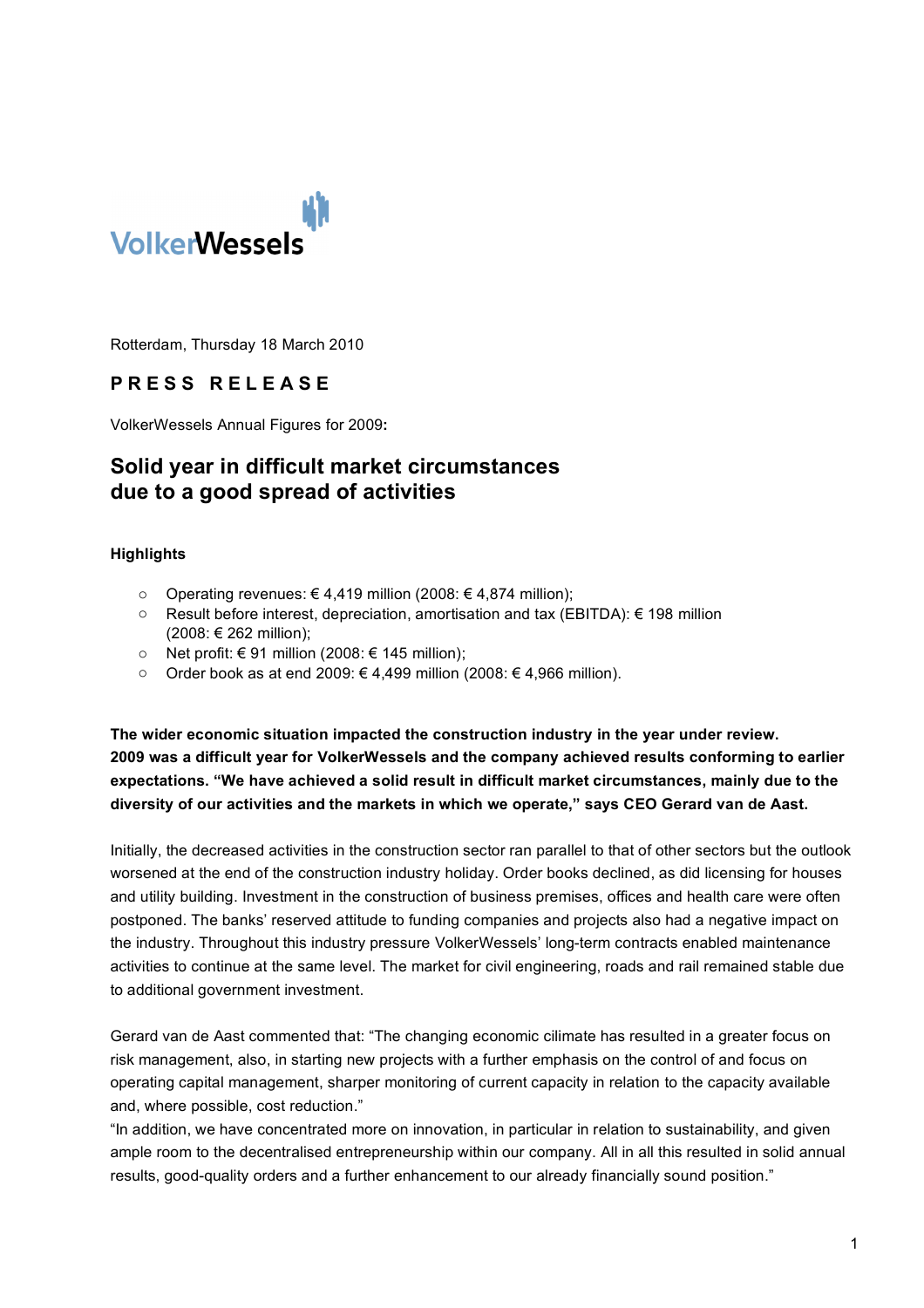### **Outlook**

"The majority of the markets in which we operate will continue to be under pressure in 2010. Further decline is expected in particular for housing and utility building. The market for infrastructure seems to be remaining reasonably stable but will be faced with increasing price pressure. We hope that the emergency projects that the government has announced will be delivered," says Gerard van de Aast. "For the company as a whole, a decrease in turnover is expected, although the decline will probably level off slightly."

#### **Operating revenue and order book**

In 2009 the operating revenue amounted to € 4,419 million (2008: € 4,874 million), a decrease of € 455 million. The order book at 31 December 2009 amounts to  $\epsilon$  4,499 million as compared to  $\epsilon$  4,966 at the 2008 year end.

Operating revenues by sector for 2009/2008 are detailed below:

|                                                        | Operating revenues |        |  |  |
|--------------------------------------------------------|--------------------|--------|--|--|
| (in millions of Euros)                                 |                    |        |  |  |
|                                                        | 2009               | 2008   |  |  |
| <b>Building &amp; Property Development Netherlands</b> | 1.640              | 1.995  |  |  |
| Civil Engineering, Roads & Rail                        | 1.252              | 1.206  |  |  |
| Civil Engineering, Roads and Building USA/Canada       | 167                | 202    |  |  |
| Civil Engineering, Roads and Building UK               | 513                | 785    |  |  |
| Infrastructure Technology and Telecommunication        | 1.036              | 967    |  |  |
| Supplies & Services                                    | 148                | 70     |  |  |
| Unallocated                                            | 3                  | 4      |  |  |
| Total                                                  | 4.759              | 5.229  |  |  |
| Less: intercompany                                     | $-340$             | $-355$ |  |  |
| Operating revenues                                     | 4.419              | 4.874  |  |  |

## **Result (EBITDA and net profit)**

In spite of the difficult market circumstances, satisfactory results were achieved in many of our companies, enabling the result before interest, tax, depreciation and amortisation (EBITDA) for 2009 to reach a level of € 198 million. This is € 64 million less than in 2008 (€ 262 million). Net profits reached € 91 million; € 54 million less than the  $\epsilon$  145 million in profits for 2008.

#### *Building & Property Development Netherlands*

As a result of the market circumstances, both turnover and margin in Building & Property Development Netherlands were under pressure. Our construction companies supplied a total of 4,657 houses as compared to 5,413 in 2008. 1,947 of these houses were developed under our own management. In utility construction, activities continued at a reasonable level due to the continuation of projects from earlier years;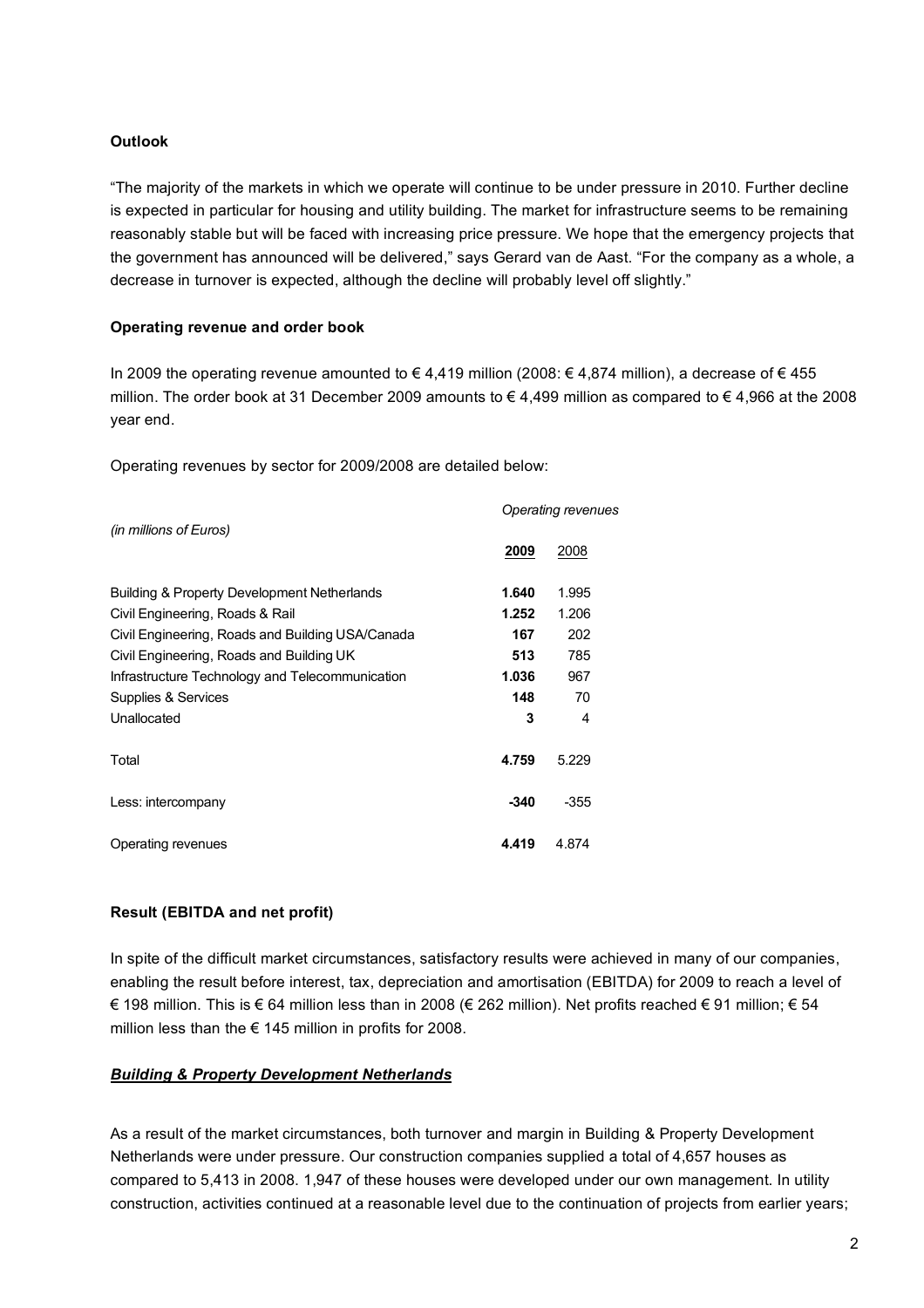the outlook for 2010 is uncertain, however. A recovery in the construction sector is not to be expected yet; whilst new projects are still coming onto the market, increasing overcapacity results in price pressure. Lower procurement costs and higher productivity can only partially compensate for this market pressure. Our companies have reasonably well-filled order books but there remains a possibility that some projects will only be partially delivered.

Turnover, margin and results in the construction supply companies were under pressure as a result of fewer orders. This resulted among other things in lower utilisation of the available equipment. Declining demand and price pressure were felt mainly in the second half of the year.

## *Civil Engineering, Roads & Rail*

Results in the Civil Engineering, Roads and Rail sector showed a varying picture in 2009. The market for concrete construction and civil engineering developed reasonably favourably in 2009 thanks to a large number of sizeable government infrastructure projects. The outlook for 2010 is reasonably positive. The order book for our Dutch activities is sufficiently filled and we also see opportunities in the Dutch government's emergency projects which will come onto the market in 2010.

The Dutch road construction and maintenance market began to show the results of the recession quite clearly in 2009, mainly because of the almost complete disappearance of orders from the private sector, which make up a quarter of road works. The flow of orders from local authorities remained at expected levels in the first half of the year but clearly declined in the second half. The number of central government orders increased slightly also as a result of the accelerated execution of projects already planned. The lower demand led to greater competition between contractors which resulted in price pressure.

The turnover in road construction stayed up and the result improved. A large number of orders was acquired in 2009 and this yielded a well-filled order book. The outlook for 2010 is that orders from the central government will remain at expected levels; the local authorities are expected to become more reserved in their attitude as a result of uncertain financial prospects. We predict a further decline in orders from the private sector. As a result of the decline in orders, competition will increase, which will inevitably lead to increased price pressure.

The rail market was under pressure in all countries in 2009. Market circumstances led to fewer orders, increasing competition between providers and higher pressure on prices, resulting in lower margins. Almost all rail suppliers have implemented reorganisations and capacity reduction schemes. We do not expect an increase in volume in the Netherlands for 2010. Moderate recovery is expected in the United Kingdom and Poland but it is unclear how price levels will continue to develop; in Germany, fierce competition will continue.

## *Civil Engineering, Roads & Building United Kingdom*

In 2009 our operating companies were brought together under the VolkerWessels UK brand to encourage a more integrated approach in direct response to client demand. This helps us to promote the wider skills available and provides the opportunity to tender for larger projects. The construction industry in the UK suffered a decline in 2009, in particular privately funded building projects. The decline was less marked in government-dominated sectors like highway maintenance. As a result of the decline in orders, competition increased and this resulted in price pressure. Although the market still provides many opportunities, like projects to be carried out for the 2012 Olympic Games in London, orders are expected to decline further in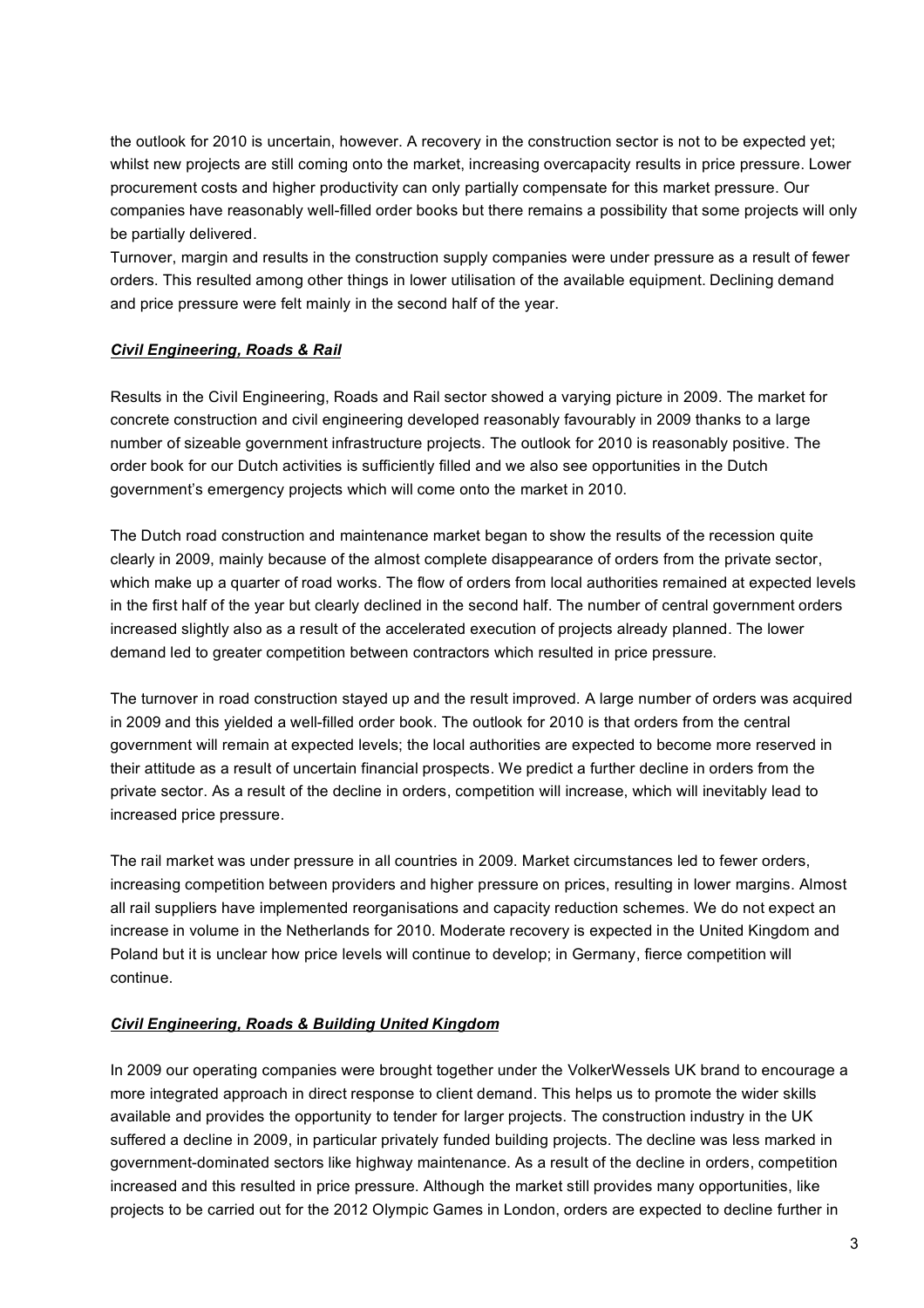2010 due to ever increasing British government cost reductions. It is expected that few large new construction projects will come onto the market, which will result in greater competition between contractors.

#### *Civil Engineering, Roads & Building United States/Canada*

The market in the United States developed very unfavourably in 2009. In particular land development in the Seattle area fell off almost completely as a result of the economic crisis. For our company, the arrival of more suppliers in the market has led to a decline in the number of our projects, in enhanced competition and in increased pressure on margins. Although the American market seems to be stabilising somewhat it is unclear to what extent this will also lead to a recovery of the markets that are relevant to us. For 2010 we expect stable turnover and a slight improvement in result.

In Canada, projects for the private sector and in land development decreased in volume. In spite of the difficult market circumstances we achieved good results at only slightly lower levels than in 2008. The result was mainly due to projects that were already started in 2008. A reduction in land development orders has caused us to focus more on the construction and maintenance of roads. Lower turnover and results are expected for 2010. The public market is under pressure mainly because of increasing competition and lower margins.

## *Infrastructure Technology and Telecommunication*

The companies that are active in the often somewhat more specialised market areas of infrastructure and telecommunication achieved good results in 2009, apart from a few exceptions.

The order book in the cables and pipes segment increased. We are able to cater successfully to the demand for wind farms (both on and offshore) that require cabling and our companies are also working to improve the infrastructure for natural gas and to find solutions for CO2 recycling. The industrial division was an exception in 2009; market capacity was strong. The 2010 outlook for the entire cable and pipe market is positive, partly as a result of the fuller order book. Most of the market segments in which we operate continue to develop favourably.

The market for telecommunication network construction was varied in 2009. The decreased demand for new houses and office buildings also caused a decline in the demand for networks. The demand for mobile telephony networks stabilised, whereas the market for glass fibre networks grew in volume. The construction of data centres stagnated in 2009. Prospects are not all positive for 2010; mainly as a result of a decline in investment, the market is expected to show little or no growth.

The demand for installation activities declined in 2009 as a result of less new building activity. The turnover and result in this market segment decreased. Although our order book is reasonably well-filled, we expect lower turnover for 2010 mainly because of a further decrease in construction.

Results in traffic technology and mobility management were very disappointing. A reorganisation was implemented against the background of the market development in these areas. The emphasis is on improving customer satisfaction and further enhancing project execution. We will focus primarily on traffic technology products, public transport and rail technology. Prospects in the traffic technology segment are better for 2010. The order book is well-filled and a better result is expected.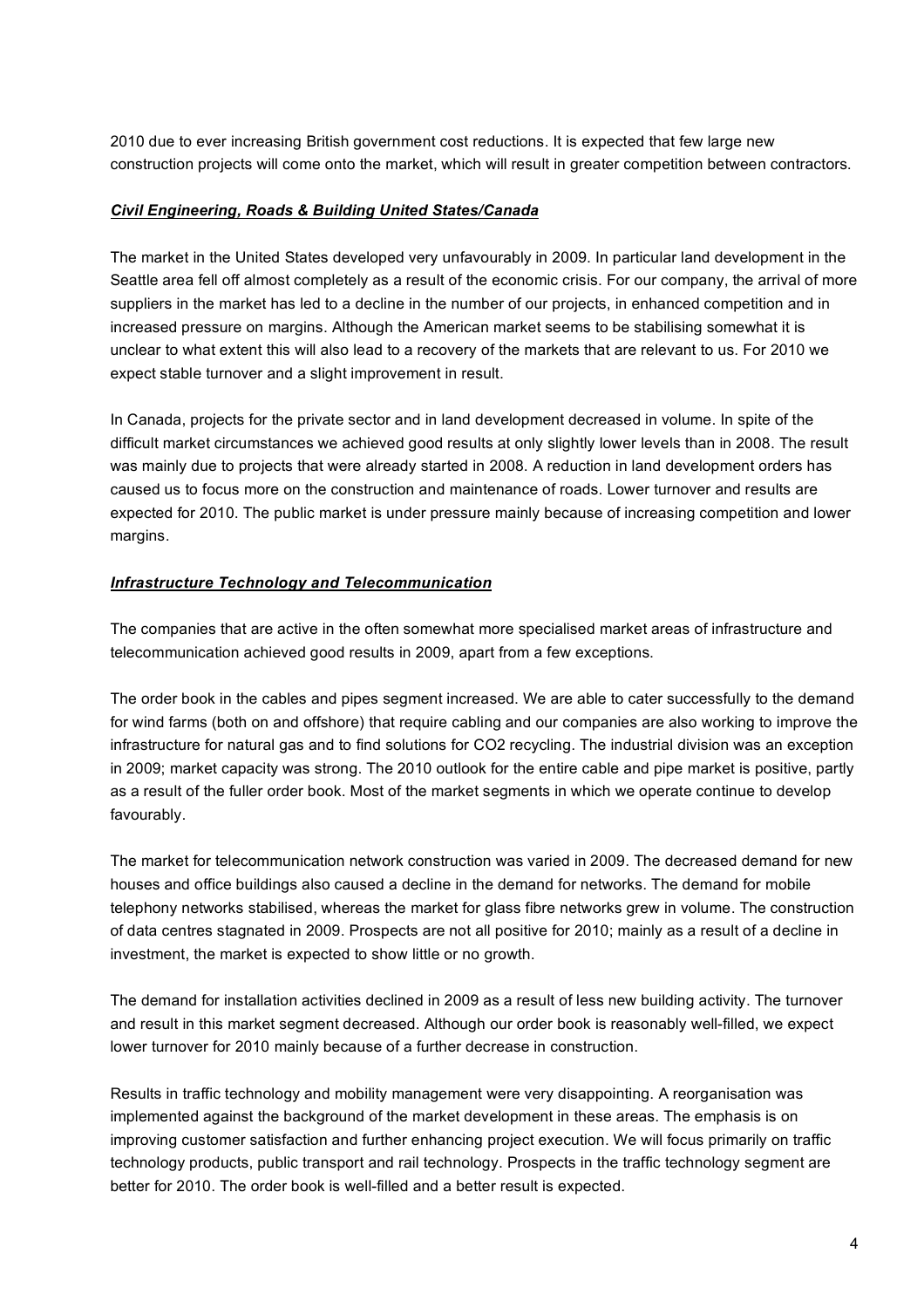## *Supplies & Services*

The equipment company that focuses on the infrastructure market suffered less from the general building slump because the work volume in infrastructure remained reasonably stable in 2009. Maritime services were adversely affected by the decrease in dredging activities but we managed to deploy relevant equipment to other market subsections. Our confidence in the future can be seen in the construction of the Stemat Spirit, a working vessel to be deployed for the laying of cable to and from offshore wind farms. This vessel, which began to be used early in 2010, will be working for various clients to install a large network of wind farms.

## **Acquisitions**

In 2009 the acquisitions of the companies Van Dulmen Telecommunicatie Kabelwerken BV and part of the infrastructure activities of Verhoeve Groep were concluded; a 40% interest was acquired in Dubo Techniek Beheer BV. These acquisitions have further enhanced our market position. The companies acquired were consolidated in 2009. There was no significant divestment in 2009.

## **Capital position**

The balance sheet total for the year under review decreased by  $\epsilon$  133 million to  $\epsilon$  3,163 million (2008: € 3,296 million). Solvency\* at year end before profit distribution is 30% (2008: 28%) and 27% of the balance sheet total (2008: 26%) after profit distribution. The company's objective for the coming years is to achieve a solvency ratio of at least 20% of total long-term capital, after deduction of the dividend to be paid for the relevant year. This target was readily met at the end of 2009. The goodwill position is  $\epsilon$  69 million.

## **Net debt**

Net debt at 31 december 2009 amounts to € 114 million, a reduction of € 191 million compared to 31 December 2008. There is strong focus on decreasing our working capital with good results showing in the net debt position. This subject will remain high on the agenda for the coming years.

## **Investment in tangible fixed assets**

Net investments in tangible fixed assets came to € 96 million in 2009 (2008: € 117 million). € 11 million of this relate to acquisitions concluded in the year under review and included in the consolidation (2008: € 12 million). Depreciation on tangible fixed assets amounted to € 71 million in 2009 (2008: € 68 million). As in previous reporting years, investment was related mainly to the replacement and expansion of equipment needed for project delivery. Investment was also made in two asphalt plants (Doetinchem and Roosendaal) and in the Stemat Spirit, a working vessel to be deployed for laying cable to and from offshore wind farms.

## **Sustainability policy**

Our sustainability policy received a powerful impulse in 2009. Clients (both public and private) increasingly ask us to account for this, which is one of the reasons that we chose to issue a special sustainability report this year. Now and in the future we will continue to take responsibility for sustainability and to report on this